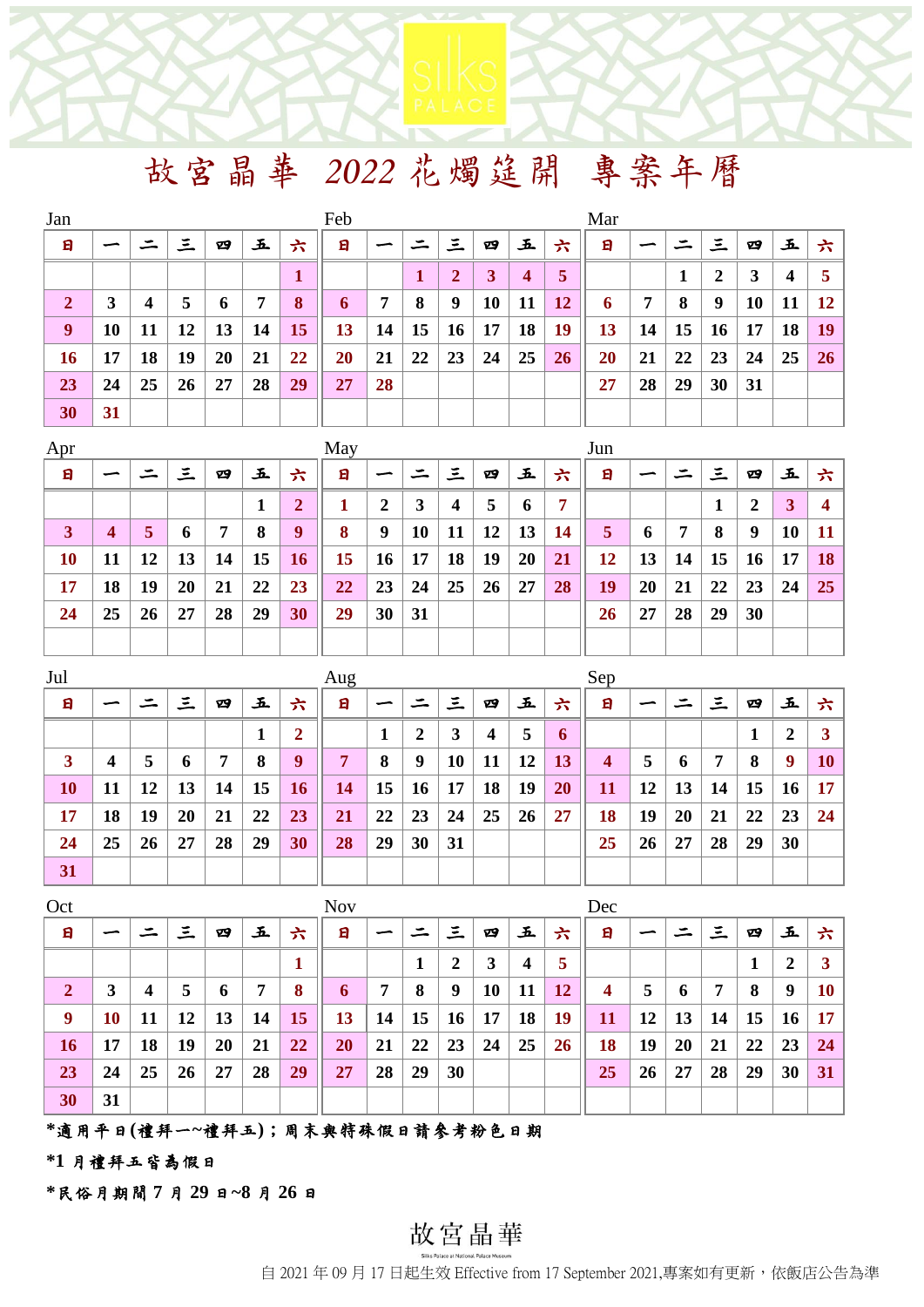# *2022* 花燭筵開 婚宴專案

故宮晶華為您精選婚宴好「價」日! 在充滿文化藝術的環境裡,執子之手許願白頭偕老 在優雅時尚的宴會空間內,邀請親友見證您倆堅貞的愛戀 請即洽:*(02)2882-9393* 轉分機 *605~609*

- 餐飲安排: *-* 主廚特選中式婚宴佳餚 *Chinese Wedding Catering by Chef*
	- *-* 迎賓水果酒及中式茶品 *(*午宴 *11:30-12:30*.晚宴 *18:00-19:00) Welcome Drink and Snacks (Lunch 11:30-12:30*.*Dinner 18:00-19:00)*
	- *-* 含百分百果汁暢飲 *Free Flow of Orange Juice*
- 專案內容: *-* 接待桌經典文具用品組 *Reception Desk Stationeries*
	- *-* 入口指引海報及桌次圖製作 *Digital Signage and Printed Seating Chart*
	- *-* 每桌提供精緻婚宴菜單及桌卡 *Designed Menu and Table Cards*
	- *-* 迎賓及送客甜蜜太妃糖 *Giveaway Candy*
	- *-* 專業司儀特惠價每場 *NT\$6,000* 元 *Professional Wedding MC NT\$6,000*
	- *-* 專業燈光、音響及高彩度投影設備 *Pro Audio and Visual Equipment*
	- *-* 壹桌試菜八折優惠*(*限已付訂者*) 20% Discount of Wedding Food Tasting*
	- *-* 喜宴專屬免費接駁車 *(*往返捷運劍潭站至故宮晶華*) Free Shuttle Bus for Wedding Guests (MRT Jantan Station – Silks Palace)*
	- *-* 貴賓免費停車 *Free Parking in National Palace Museum*
- 會場佈置: *-* 迎賓接待桌花
	- *Reception Floral Decor*
	- *-* 雅緻相片區 *Elaborate Wedding Photo Display*
	- *-* 舞台主題背景 *Unique Stage Background*
	- *-* 香檳塔一座 *(*含氣泡酒一瓶*) Champagne Tower (with 1 Sparking Wine)*
	- *-* 每桌典雅桌巾、椅套 *Elegant Table Cloth and Seat Cover*
	- *-* 桌面經典佈置 *Floral Centerpiece on Each Dinning Table*
	- *-* 紅毯走道兩側佈置 *Red Carpet Decoration*

#### 新人禮讚: *-* 新娘私人休息室 *Private Dressing Room*

- *-* 餐前新人精緻餐點 *Pre-Dinner Meal for the Newlyweds*
- *-* 專屬新人婚宴小管家 *Butler Service*
- *-* 消費滿 *50* 萬元以上 特別加贈晶華酒店住宿券 *1* 張  *(*含 *2* 客早餐,自喜宴日起半年有效*) Complimentary Overnight stay in Regent Taipei Hotel DK Room with 2 Breakfast for Expenditure over NT\$500,000 (Valid for 6 Month After Certificate Issued)*
- 綿延幸福: *-* 續辦滿月酒*/*彌月宴享有 *9* 折優惠 *10% Discount for Newborn Full month Birthday Reception*
	- *-* 訂購彌月禮盒買十送一 *Newborn Full Month Gift Set Buy 10 Get 1 Free*

適用會場:1樓基本保證桌數 18 桌(每桌 10位)或達同等消費起,最多可容納 23 桌  *3* 樓基本保證桌數 *25* 桌*(*每桌 *10* 位*)*或達同等消費起,最多可容納 *35* 桌

*(*適用之日期請參考 故宮晶華 *2021* 花燭筵開專案年曆*)*

\*\*以上專案內容恕不接收更換及折現\*\*

# 故宮晶華

自 2021 年 09 月 17 日起生效 Effective from 17 September 2021,專案如有更新,依飯店公告為準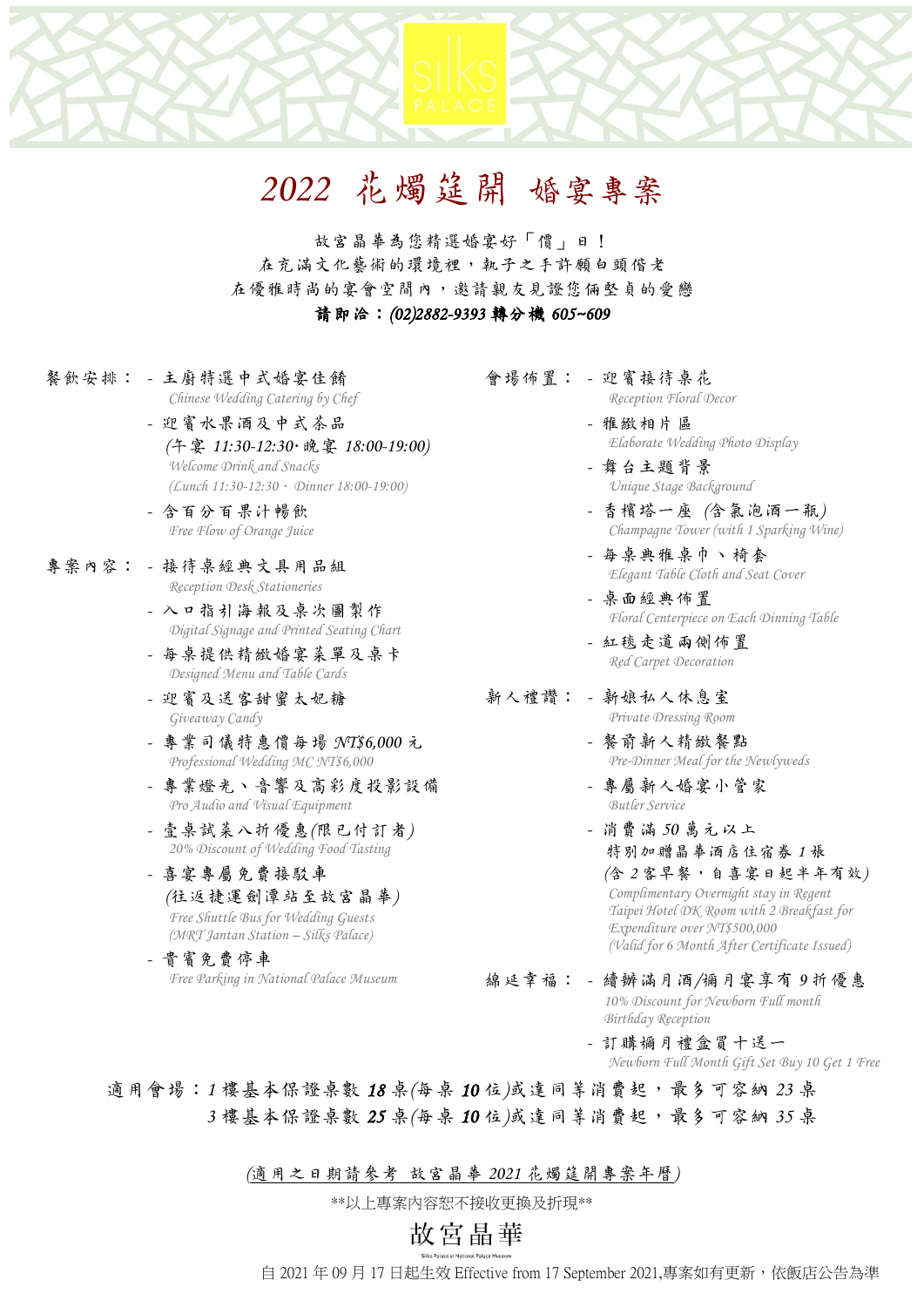# *2022* 花燭筵開 囍宴菜譜

#### 故 宮 御 饌 小 滿 漢

*Assorted Entree*

**糖衣腰果** 金沙杏鮑菇<br>Cashew in Sugar Coating Braised Mushrow *Cashew in Sugar Coating Braised Mushroom with Egg Yolk* 梅醋蓮藕 虎椒小炒肉<br>Plum Vinegar Sautéed Pork with Chili *Lotus* Root with Plum Vinegar 椒麻雲耳 宮保千禧蛋<br>Pepper and Spicy Fungus Stir-Fried Thous *Pepper and Spicy Fungus Stir-Fried Thousand Egg with Chili* 杏仁小魚 蒜香蘿蔔糕 *Fried Clove Fish with Crispy almond Fried Radish Cake with Garlic*

### 五 福 喜 拼 盤

*(*白酌蝦、舟山海蜇、水晶油雞、燻鴨胸、貴妃鮑*) Appetizer Combination*

花田囍事 滿 月 圓

*Sweet Rice Dumpling with Longan, Jelly Fungus and Taro*

北 菇 扣 虎 掌 *Braised Mushroom with Pork's Tender in Oyster Sauce*

鮑 參 魚 肚 羹

*Braised Shredded Fish Maw and Sea Cucumber Soup*

避 風 塘 豬 肋 排

*Fried Pork's Rib with Crispy Garlic*

珍 菇 扒 時 蔬 *Braised Vegetables with Assorted Mushroom*

鮮 露蒸海 斑

*Steamed Grouper with Spring Onion*

蔘 棗 燉 全 雞

*Double-Boiled Ginseng and Red Dates with Chicken Soup* 

### 臘 味 荷 葉 飯

*Steamed Glutinous Rice with Cantonese Sausage*

### 鴛 鴦 甜 點 多 寶 格

*Classic Desserts in Chinese Curio Box*

季 節 怡 鮮 果

*Seasonal Fresh Fruit Platter*

每桌 *NT\$13,800*,另加一成服務費*(*每桌 *10* 位*)*

每桌加價 *NT\$1,500+10%*即可享精選紅酒暢飲

#### *\*\**民俗月期間:*7* 月 *29* 日*~8* 月 *26* 日,加碼*: 1.* 升等羹湯容器為弦紋鼎*(*原每桌加價 *NT\$500+10%)*, *2.* 升等翠玉白菜優惠價 *NT\$500+10% (*原每桌加價 *NT\$1,000+10%)*。

\*\*菜單內豬肉及其製品產地:台灣\*\*

\*\*若因環境因素而影響食材提供,故宮晶華將保有調整菜色的權利\*\*

自 2021 年 09 月 17 日起生效 Effective from 17 September 2021,專案如有更新,依飯店公告為準